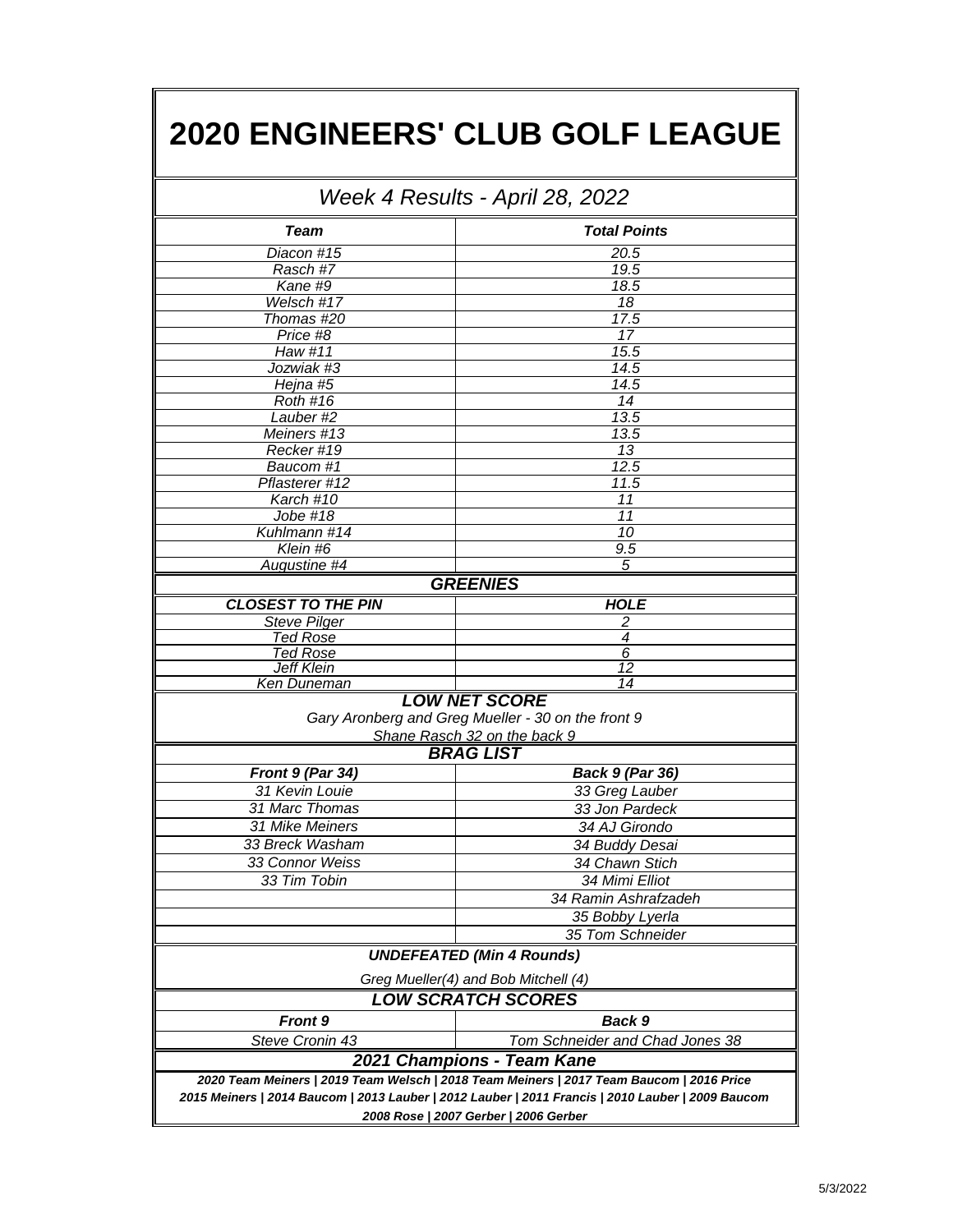|                                                   |                   |              | <b>Points</b>           |                |                   |                   |        |  |  |
|---------------------------------------------------|-------------------|--------------|-------------------------|----------------|-------------------|-------------------|--------|--|--|
| <b>2020 ENGINEERS' CLUB GOLF</b><br><b>LEAGUE</b> | <b>Tee</b><br>Box | <b>HCP</b>   | #<br>rounds             | Wins           | Closest<br>to Pin | Low<br><b>Net</b> | \$\$\$ |  |  |
| <b>Baucom #1</b>                                  |                   |              |                         |                |                   |                   |        |  |  |
| <b>Todd Baucom</b>                                | blue              | 10           | $\overline{c}$          | 1              |                   |                   |        |  |  |
| Eddie Bolden                                      | blue              | 11           | 1                       |                |                   |                   |        |  |  |
| Luke Lance                                        | blue              | 20           | 1                       | $\mathbf{1}$   |                   |                   |        |  |  |
| <b>Rich Musler</b>                                | red               | 12           | 3                       | 2.5            |                   |                   |        |  |  |
| Angela Pyatt                                      | white             | 17           | 1                       |                |                   |                   |        |  |  |
| Jim Pyatt                                         | blue              | 10           | $\overline{2}$          | 0.5            |                   |                   |        |  |  |
| Rod Sachtleben                                    | blue              | 12           |                         |                |                   |                   |        |  |  |
| <b>Glenn Smith</b>                                | blue              | 8            | $\overline{2}$          |                |                   |                   |        |  |  |
| Chawn Stich                                       | blue              | 13           | $\overline{2}$          | 1              |                   |                   |        |  |  |
| Vince Zagarri                                     | blue              | 11           | $\overline{2}$          | 1.5            |                   |                   |        |  |  |
|                                                   |                   | Lauber #2    |                         |                |                   |                   |        |  |  |
| <b>Greg Lauber</b>                                | red               | 24           | $\overline{2}$          | 1              |                   |                   |        |  |  |
| Dave Crawford                                     | red               | 18           | $\overline{4}$          | $\overline{2}$ |                   |                   |        |  |  |
| <b>Darrel Eilers</b>                              | blue              | 9            | 3                       | 2.5            |                   |                   |        |  |  |
| Tom Evers                                         | blue              | 10           | $\overline{2}$          | 1              |                   |                   |        |  |  |
| Pam Hobbs                                         | white             | 15           | 1                       |                |                   |                   |        |  |  |
| Greg Horn                                         | blue              | 10           | 1                       |                |                   |                   |        |  |  |
| <b>Jim Middleton</b>                              | blue              | 9            | 3                       | 1              |                   |                   |        |  |  |
| Gregg Wilhelm                                     | blue              | 6            | $\mathbf{1}$            | $\mathbf{1}$   |                   |                   |        |  |  |
|                                                   |                   | Jozwiak #3   |                         |                |                   |                   |        |  |  |
| Phil Jozwiak                                      | red               | 9            | 3                       | 2              |                   | 0.33              | \$1.65 |  |  |
| Carl Jacobi                                       | red               | 15           |                         |                |                   |                   |        |  |  |
| Greg Mueller                                      | red               | 15           | 4                       | 4              |                   |                   |        |  |  |
| Don Posey                                         | red               | 13           | $\overline{4}$          | $\overline{2}$ |                   |                   |        |  |  |
| Marc Thomas                                       | blue              | 11           | 3                       | 1              |                   |                   |        |  |  |
| Jim Van Buren                                     | red               | 14           | 1                       |                |                   |                   |        |  |  |
|                                                   |                   | Augustine #4 |                         |                |                   |                   |        |  |  |
| <b>Mike Augustine</b>                             | red               | 11           | 3                       |                |                   |                   |        |  |  |
| Ken Busch                                         | red               | 25           | 3                       |                |                   |                   |        |  |  |
| <b>Marie Collins</b>                              | white             | 19           | $\overline{2}$          | 1              |                   |                   |        |  |  |
| Dennis Hobbs                                      | red               | 26           | $\mathbf 1$             |                |                   |                   |        |  |  |
| <b>Marty Koeller</b>                              | blue              | 13           |                         |                |                   |                   |        |  |  |
| Keith Konradi                                     | red               | 17           | $\overline{c}$          | $\overline{1}$ |                   |                   |        |  |  |
| Ken Munder                                        | red               | 19           | 3                       | 1              |                   |                   |        |  |  |
| <b>Tim Nugent</b>                                 | red               | 19           | 1                       | 1              |                   |                   |        |  |  |
| Hejna #5                                          |                   |              |                         |                |                   |                   |        |  |  |
| Mark Hejna                                        | blue              | $10$         | $\overline{\mathbf{c}}$ | $\overline{2}$ |                   |                   |        |  |  |
| Mike Borgard                                      | blue              | 10           | 3                       | $\overline{2}$ |                   |                   |        |  |  |
| Chris Beer                                        | blue              | 12           | $\overline{c}$          |                |                   |                   |        |  |  |
| Rebecca Coyle                                     | white             | 15           | $\overline{\mathbf{c}}$ |                |                   |                   |        |  |  |
| <b>Charlie Ernst</b>                              | blue              | 10           | $\mathbf 1$             | 1              |                   |                   |        |  |  |
| John McCarthy                                     | red               | 18           | 3                       | 0.5            |                   |                   |        |  |  |
| <b>Bob Schmitt</b>                                | blue              | 9            | 1                       | 1              |                   |                   |        |  |  |
| Tim Tobin                                         | blue              | 15           | $\overline{c}$          | $\mathbf{1}$   |                   |                   |        |  |  |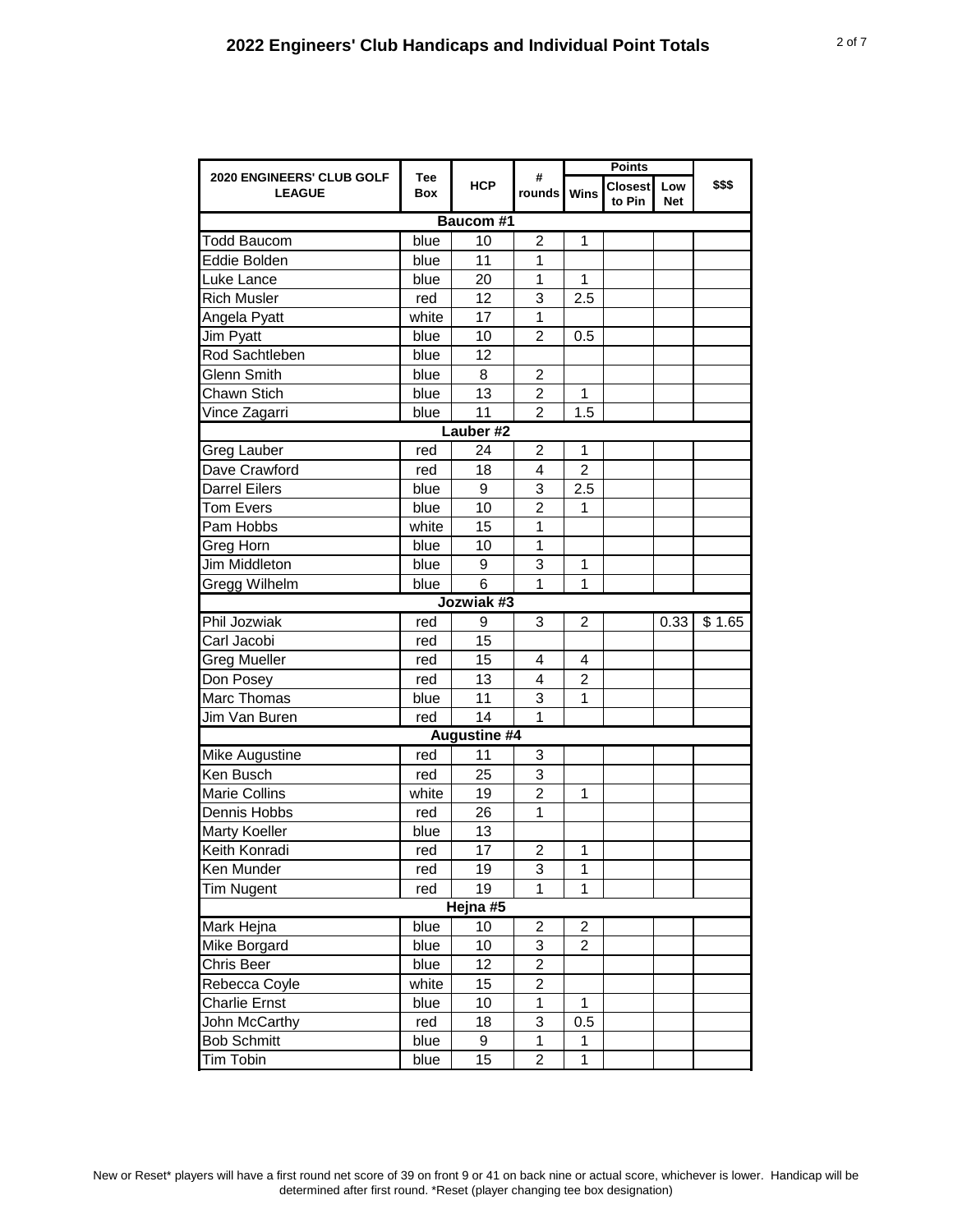|                                            |                   |                | #              |                         |                          |                   |        |  |  |
|--------------------------------------------|-------------------|----------------|----------------|-------------------------|--------------------------|-------------------|--------|--|--|
| 2020 ENGINEERS' CLUB GOLF<br><b>LEAGUE</b> | <b>Tee</b><br>Box | <b>HCP</b>     | rounds Wins    |                         | <b>Closest</b><br>to Pin | Low<br><b>Net</b> | \$\$\$ |  |  |
| Klein #6                                   |                   |                |                |                         |                          |                   |        |  |  |
| Jeff Klein                                 | blue              | 8              | $\overline{2}$ | 0.5                     | 1                        |                   | \$4.00 |  |  |
| Frank Callanan                             | red               | 16             | 3              | 1                       |                          |                   |        |  |  |
| <b>Brian Heil</b>                          | blue              | 6              |                |                         |                          |                   |        |  |  |
| Jeanne Klein                               | white             | 12             | 1              |                         |                          |                   |        |  |  |
| Sean McDermott                             | blue              | 8              | 3              |                         |                          |                   |        |  |  |
| <b>Bob Mitchell</b>                        | blue              | 14             | 4              | 4                       |                          |                   |        |  |  |
| Kris Olson                                 | blue              | 16             | 1              |                         |                          |                   |        |  |  |
| Jerry Schwalbe                             | red               | 7              | $\overline{2}$ | 1                       | 1                        |                   | \$4.00 |  |  |
| Joel Weinhold                              | blue              | 12             | 1              |                         |                          |                   |        |  |  |
|                                            |                   | Rasch #7       |                |                         |                          |                   |        |  |  |
| Shane Rasch                                | blue              | 10             | 3              | 3                       |                          | 0.33              | \$1.65 |  |  |
| <b>Steve Cronin</b>                        | blue              | 9              | 4              | $\overline{2}$          |                          |                   |        |  |  |
| <b>Buddy Desai</b>                         | blue              | 12             | 3              | 2                       | 1                        |                   | \$4.00 |  |  |
| <b>Brandon Espinosa</b>                    | red               | 19             | 1              | 1                       |                          |                   |        |  |  |
| Steve Greiner                              | blue              | 9              |                |                         |                          |                   |        |  |  |
| Mark Johnson                               | blue              | 21             | 2              | 0.5                     |                          |                   |        |  |  |
| Stephen O'Connor                           | blue              | $\overline{7}$ | 1              | 0.5                     |                          |                   |        |  |  |
| Jim Phillips                               | blue              | 7              |                |                         |                          |                   |        |  |  |
| Nick Roth                                  | blue              | 19             | 1              | 1                       |                          |                   |        |  |  |
| <b>Ben Shetley</b>                         | blue              | <b>New</b>     |                |                         |                          |                   |        |  |  |
| <b>Bob Wachter</b>                         | blue              | 9              | 1              | 1                       |                          |                   |        |  |  |
| Rob Wesolich                               | blue              | 10             |                |                         |                          |                   |        |  |  |
|                                            |                   | Price #8       |                |                         |                          |                   |        |  |  |
| Dan Price                                  | blue              | 8              | 2              | $\overline{2}$          |                          |                   |        |  |  |
| Kent Burgess                               | blue              | 4              | $\overline{c}$ | 1.5                     | 1                        |                   | \$4.00 |  |  |
| Doug Campion                               | red               | 15             | $\overline{c}$ | 1.5                     |                          |                   |        |  |  |
| Ken Duneman                                | blue              | 6              | $\overline{2}$ | 2                       | 1                        |                   | \$4.00 |  |  |
| <b>Jim Myers</b>                           | blue              | 16             | 3              | 2                       |                          |                   |        |  |  |
| <b>Robin Price</b>                         | white             | 18             | 1              |                         | 1                        |                   | \$4.00 |  |  |
| Alex Tichy                                 | blue              | 20             | 1              | 1                       |                          |                   |        |  |  |
| <b>Bruce Thomas-Benke</b>                  | blue              | 16             | $\overline{1}$ |                         |                          |                   |        |  |  |
| Kane #9                                    |                   |                |                |                         |                          |                   |        |  |  |
| Ryan Kane                                  | blue              | $\overline{2}$ | $\overline{2}$ | 1.5                     |                          |                   |        |  |  |
| Eric Allmon                                | blue              | 23             | 3              | 2                       |                          |                   |        |  |  |
| Ramin Ashrafzadeh                          | blue              | 6              | 1              | 1                       |                          |                   |        |  |  |
| <b>Bill Clarke</b>                         | red               | 10             |                |                         |                          |                   |        |  |  |
| Nathan Lebbing                             | blue              | 6              | 3              | $\mathbf{1}$            |                          |                   |        |  |  |
| Zach Malach                                | blue              | 6              | $\overline{c}$ | $\overline{\mathbf{c}}$ |                          |                   |        |  |  |
| <b>Brent Rood</b>                          | blue              | 7              | 4              | 1.5                     | 1                        |                   | \$4.00 |  |  |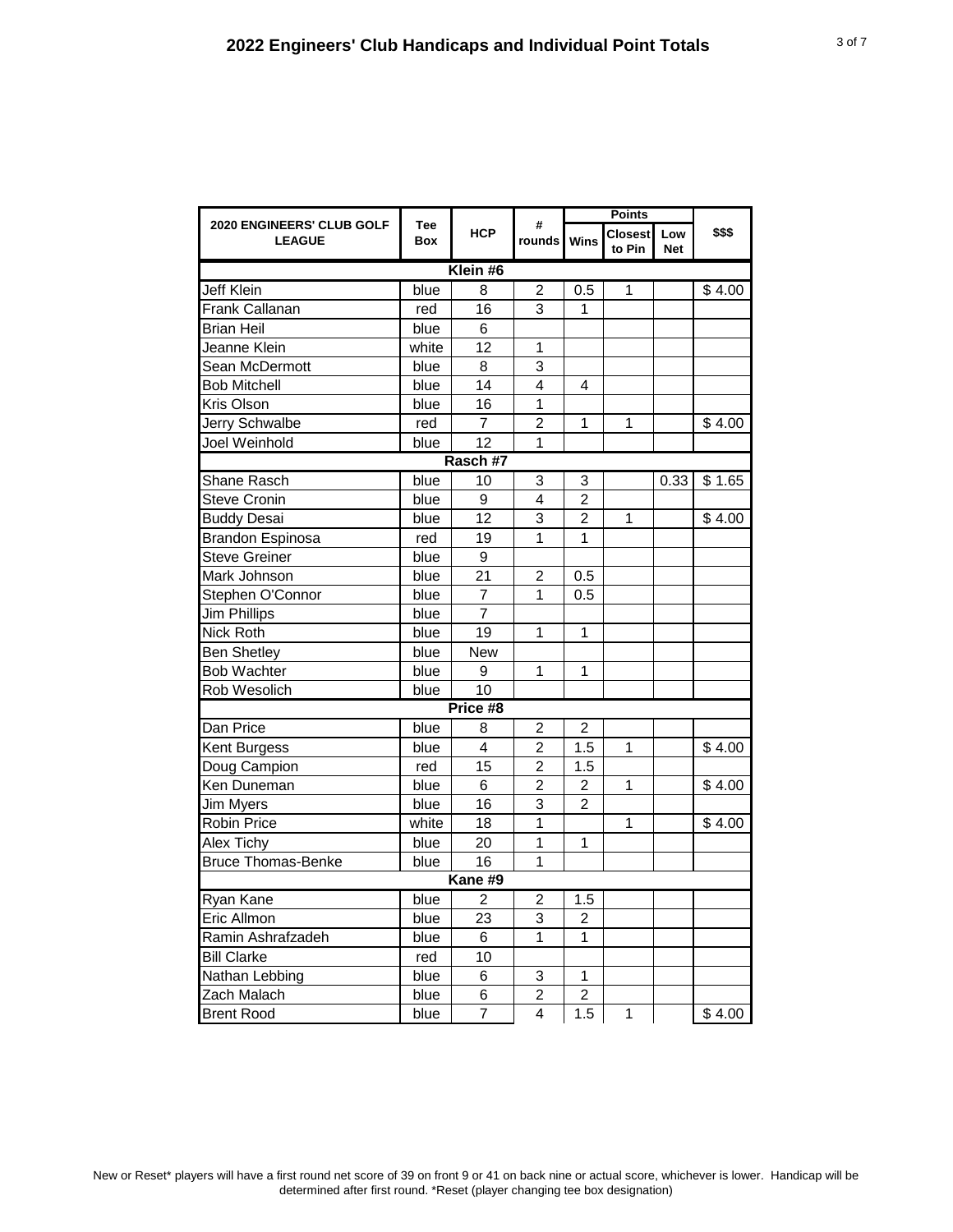|                                            |            |                |                |                         | <b>Points</b>     |                   |        |  |  |
|--------------------------------------------|------------|----------------|----------------|-------------------------|-------------------|-------------------|--------|--|--|
| 2020 ENGINEERS' CLUB GOLF<br><b>LEAGUE</b> | Tee<br>Box | <b>HCP</b>     | #<br>rounds    | <b>Wins</b>             | Closest<br>to Pin | Low<br><b>Net</b> | \$\$\$ |  |  |
| Karch #10                                  |            |                |                |                         |                   |                   |        |  |  |
| Eric Karch                                 | blue       | 12             | $\mathbf{1}$   |                         |                   |                   |        |  |  |
| Dan Binz                                   | red        | 19             | $\mathfrak{p}$ | 0.5                     |                   |                   |        |  |  |
| Steve Boergerhoff                          | blue       | 16             |                |                         |                   |                   |        |  |  |
| Don Eskridge                               | red        | 15             | $\overline{2}$ |                         |                   |                   |        |  |  |
| <b>Matt Ratliff</b>                        | blue       | 15             | $\overline{2}$ | $\overline{2}$          |                   |                   |        |  |  |
| Paul Reitz                                 | blue       | 16             | $\overline{c}$ | 1                       |                   |                   |        |  |  |
| Lyle Simonton                              | blue       | 11             | $\overline{2}$ | 1                       |                   |                   |        |  |  |
| Mike Wild                                  | blue       | 6              |                |                         |                   |                   |        |  |  |
| <b>Bill Vondera</b>                        | blue       | 3              | $\overline{c}$ | 1                       | 1                 |                   | \$4.00 |  |  |
| <b>Breck Washam</b>                        | blue       | 12             | 1              |                         |                   |                   |        |  |  |
|                                            |            | <b>Haw #11</b> |                |                         |                   |                   |        |  |  |
| <b>Stuart Haw</b>                          | blue       | 10             | $\overline{2}$ | 1                       |                   |                   |        |  |  |
| Garry Aronberg                             | blue       | 15             | $\overline{c}$ | 1                       |                   | 0.33              | \$1.65 |  |  |
| Tom Coleman                                | red        | 18             | 3              | 1.5                     |                   |                   |        |  |  |
| David Herberger                            | blue       | 14             | $\overline{2}$ | 1                       |                   |                   |        |  |  |
| Chris Hersinger                            | blue       | 10             | $\overline{c}$ | 1                       |                   |                   |        |  |  |
| Chad Jones                                 | blue       | 2              | $\overline{2}$ | $\overline{2}$          |                   |                   |        |  |  |
| John Saulnier                              | blue       | 9              | $\overline{2}$ | $\overline{2}$          |                   |                   |        |  |  |
| Tom Schneider                              | red        | 3              | 1              |                         |                   |                   |        |  |  |
|                                            |            | Pflasterer #12 |                |                         |                   |                   |        |  |  |
| <b>Chris Pflasterer</b>                    | blue       | 8              | 3              | $\overline{2}$          |                   |                   |        |  |  |
| <b>Brett Brooks</b>                        | red        | 17             | 3              | $\overline{2}$          |                   | 0.5               | \$2.50 |  |  |
| Mike Erdtmann                              | blue       | 12             |                |                         |                   |                   |        |  |  |
| Tony Gambaro                               | blue       | 8              | $\overline{2}$ | $\overline{2}$          |                   |                   |        |  |  |
| <b>Matt Graviett</b>                       | blue       | 5              | 1              | 1                       |                   |                   |        |  |  |
| Rebecca Howley                             | white      | 25             |                |                         |                   |                   |        |  |  |
| <b>Clarence Patterson</b>                  | blue       | 11             | 2              | 1                       |                   | 1                 | \$5.00 |  |  |
| <b>Todd Rehg</b>                           | blue       | 8              | $\overline{2}$ |                         |                   |                   |        |  |  |
| Sophia Roth                                | white      | $\overline{5}$ | $\overline{2}$ | 0.5                     | 1                 |                   | \$4.00 |  |  |
| <b>Gary Whiteside</b>                      | blue       | 6              | $\mathbf{1}$   |                         |                   |                   |        |  |  |
|                                            |            | Meiners #13    |                |                         |                   |                   |        |  |  |
| <b>Mike Meiners</b>                        | blue       | 14             | 4              | $\overline{c}$          |                   |                   |        |  |  |
| Anthony "AJ" Girondo                       | blue       | 5              | $\overline{c}$ | $\overline{c}$          |                   |                   |        |  |  |
| <b>Arnold Guffey</b>                       | blue       | 6              | 3              | $\overline{\mathbf{c}}$ |                   |                   |        |  |  |
| <b>Tracy Hill</b>                          | blue       | 14             | 1              | 1                       |                   |                   |        |  |  |
| Lenny Lehmkuhl                             | blue       | 8              | 3              |                         |                   |                   |        |  |  |
| Jim Noe                                    | red        | 6              | 2              |                         |                   |                   |        |  |  |
| <b>Tony Russo</b>                          | blue       | 4              |                |                         |                   |                   |        |  |  |
| <b>Brian Snelson</b>                       | blue       | 12             | 1              | 1                       |                   |                   |        |  |  |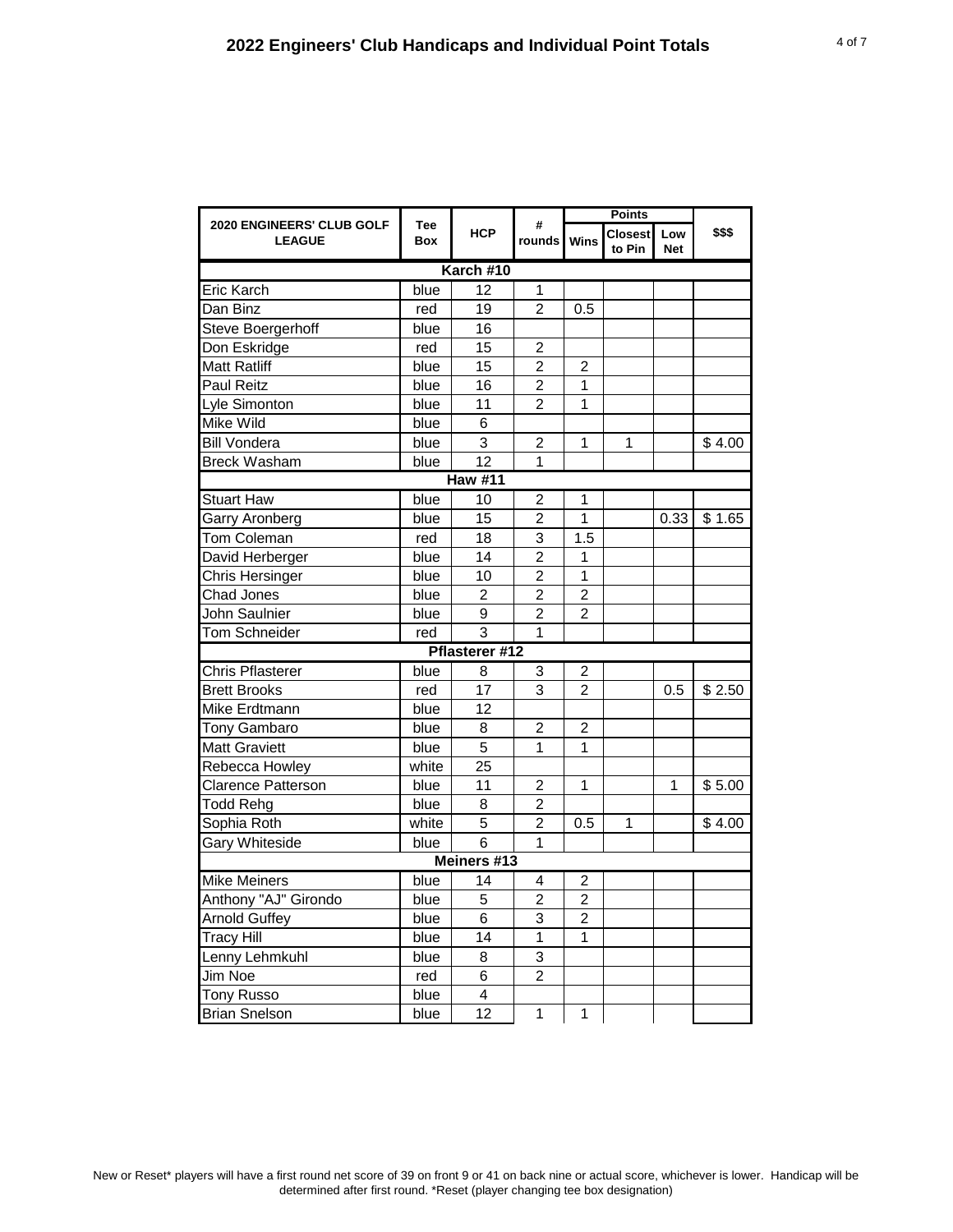|                                                   |            |                 |                | <b>Points</b>     |                          |                   |        |  |
|---------------------------------------------------|------------|-----------------|----------------|-------------------|--------------------------|-------------------|--------|--|
| <b>2020 ENGINEERS' CLUB GOLF</b><br><b>LEAGUE</b> | Tee<br>Box | <b>HCP</b>      | #<br>rounds    | Wins              | <b>Closest</b><br>to Pin | Low<br><b>Net</b> | \$\$\$ |  |
| Kuhlmann #14                                      |            |                 |                |                   |                          |                   |        |  |
| John Kuhlmann                                     | red        | 12              | 3              |                   |                          |                   |        |  |
| Keith Bussen                                      | red        | 9               |                |                   |                          |                   |        |  |
| Russ Hoffman                                      | blue       | 14              | 3              | $\mathbf{1}$      |                          |                   |        |  |
| Bobby Lyerla                                      | blue       | 10              | 1              |                   |                          |                   |        |  |
| <b>Steve Pilger</b>                               | red        | 11              | 1              | 0.5               | 1                        |                   | \$4.00 |  |
| <b>Ted Rose</b>                                   | blue       | 9               | $\overline{2}$ | $\overline{2}$    | $\overline{2}$           |                   | \$8.00 |  |
| Dan Swidrak                                       | blue       | 6               | 1              |                   |                          |                   |        |  |
| Carl Vogt                                         | red        | 6               | $\overline{4}$ | $\mathbf{3}$      |                          |                   |        |  |
| Chris Vogt                                        | blue       | 7               |                |                   |                          |                   |        |  |
| <b>Wade Williams</b>                              | blue       | 6               | $\mathbf{1}$   |                   |                          |                   |        |  |
|                                                   |            | Diacon #15      |                |                   |                          |                   |        |  |
| Sam Diacon                                        | blue       | 10              | $\overline{2}$ | $\overline{2}$    |                          |                   |        |  |
| Shane Burkdoll                                    | blue       | 25              |                |                   |                          |                   |        |  |
| Mimi Elliot                                       | white      | 19              | 3              | $\mathbf 1$       |                          |                   |        |  |
| Andrew Keeven                                     | blue       | 12              | $\overline{2}$ | $\mathbf{1}$      |                          |                   |        |  |
| Olivia Kegler                                     | white      | 17              | 1              | 0.5               |                          |                   |        |  |
| <b>Tyson King</b>                                 | blue       | 9               | $\mathbf{1}$   |                   |                          |                   |        |  |
| Halle Kutsche                                     | white      | 14              |                |                   |                          |                   |        |  |
| Kevin Louie                                       | blue       | 13              | 3              | 1.5               |                          |                   |        |  |
| Paul Manley                                       | blue       | 16              | $\overline{2}$ | $\mathbf{1}$      |                          |                   |        |  |
| <b>Allison Mannion</b>                            | white      | 25              |                |                   |                          |                   |        |  |
| Krissy Nardoni                                    | white      | 15              |                |                   |                          |                   |        |  |
| Zach Porter                                       | red        | 23              | $\overline{2}$ | $\overline{2}$    |                          |                   |        |  |
| Kelly Schaefer                                    | white      | 21              |                |                   |                          |                   |        |  |
| <b>Bill Thorpe</b>                                | blue       | 15              | 2              | $\overline{c}$    |                          |                   |        |  |
| <b>Conner Weiss</b>                               | blue       | 12              | $\overline{2}$ | $\mathbf{1}$      | $\mathbf 1$              |                   | \$4.00 |  |
|                                                   |            | <b>Roth #16</b> |                |                   |                          |                   |        |  |
| <b>Tony Roth</b>                                  | blue       | 18              | 3              | $\overline{c}$    |                          |                   |        |  |
| Randy Bernhardt                                   | blue       | 14              |                |                   |                          |                   |        |  |
| John Bryant                                       | red        | 15              | 3              |                   |                          |                   |        |  |
| <b>Andy Buesse</b>                                | blue       | 9               |                |                   |                          |                   |        |  |
| <b>Bradley Calzone</b>                            | blue       | 4               | 3              | $\overline{c}$    |                          |                   |        |  |
| Ed Jones                                          | blue       | $\overline{7}$  | $\overline{2}$ | 1                 |                          |                   |        |  |
| <b>Jake Saxton</b>                                | blue       | 11              | 3              | $\overline{2}$    |                          |                   |        |  |
| <b>Bill Wright</b>                                | red        | 16              | 1              |                   |                          |                   |        |  |
|                                                   |            | Welsch #17      |                |                   |                          |                   |        |  |
| <b>Bob Welsch</b>                                 | blue       | 10              | 1              | $\mathbf{1}$      |                          |                   |        |  |
| Spencer Allen                                     | blue       | $\overline{7}$  | $\overline{2}$ | $\overline{2}$    |                          |                   |        |  |
| Mike Busch                                        | blue       | 18              | 1              |                   |                          |                   |        |  |
| <b>Keith Frank</b>                                | blue       | 9               | 1              |                   |                          |                   |        |  |
|                                                   |            |                 | $\mathbf{1}$   | $\mathbf{1}$      |                          |                   |        |  |
| Mike Kelly<br>John Killips                        | red        | 18              | 1              |                   |                          |                   |        |  |
|                                                   | blue       | 13              |                |                   |                          |                   |        |  |
| Steve Lamitola                                    | blue       | 13              | $\overline{c}$ | 1<br>$\mathbf{1}$ |                          |                   |        |  |
| Jon Pardeck                                       | red        | 24              | 1              |                   |                          |                   |        |  |
| <b>Andrew Potthast</b>                            | blue       | 9               | 1              | $\mathbf{1}$      |                          |                   |        |  |
| <b>Jeff Shiner</b>                                | blue       | 15              | 1              | 1                 |                          |                   |        |  |
| <b>Scott Smith</b>                                | blue       | 11              | 2              | 1                 | 1                        |                   | \$4.00 |  |
| John Weiland                                      | red        | 21              | 1              | 1                 |                          |                   |        |  |
| Dave Yates                                        | blue       | 16              | 1              |                   |                          |                   |        |  |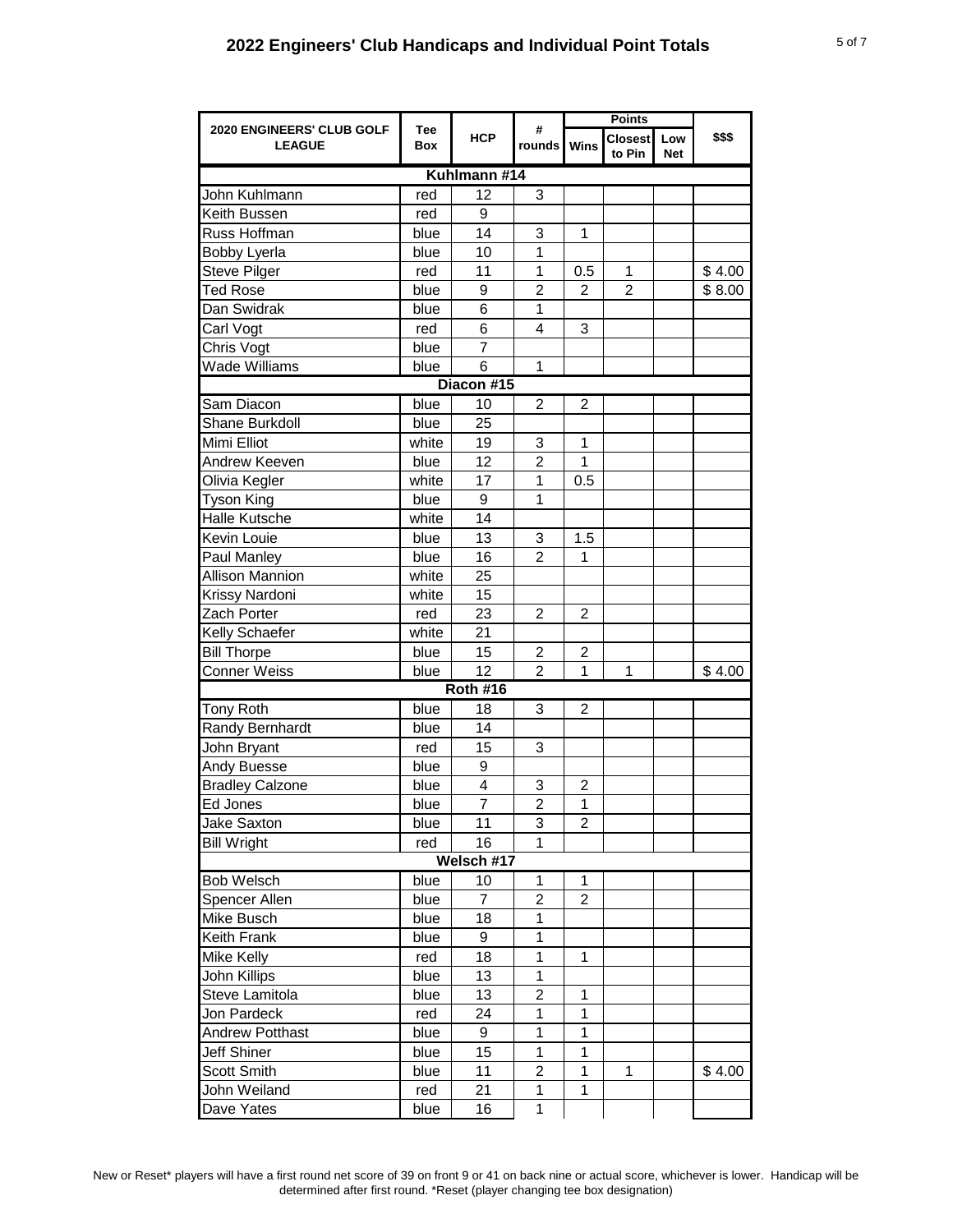| <b>2020 ENGINEERS' CLUB GOLF</b><br><b>LEAGUE</b> |                   |                         | #              | <b>Points</b>  |                          |                   |        |  |  |
|---------------------------------------------------|-------------------|-------------------------|----------------|----------------|--------------------------|-------------------|--------|--|--|
|                                                   | <b>Tee</b><br>Box | <b>HCP</b>              | rounds         | Wins           | <b>Closest</b><br>to Pin | Low<br><b>Net</b> | \$\$\$ |  |  |
| <b>Jobe #18</b>                                   |                   |                         |                |                |                          |                   |        |  |  |
| Jeff Jobe                                         | blue              | 9                       | $\overline{2}$ | 1              |                          |                   |        |  |  |
| Rick Biermann                                     | blue              | 20                      | $\overline{2}$ | $\overline{2}$ |                          |                   |        |  |  |
| Tim Bohn                                          | blue              | 14                      | $\overline{2}$ | 1.5            |                          |                   |        |  |  |
| Matt Glisson                                      | blue              | 18                      | $\overline{1}$ |                |                          |                   |        |  |  |
| Joe Bratchie                                      | blue              | 14                      | $\overline{2}$ |                |                          |                   |        |  |  |
| Chris Hausmann                                    | blue              | 8                       | $\overline{2}$ | 1              |                          |                   |        |  |  |
| Jeff Hill                                         | red               | 20                      | 1              |                |                          |                   |        |  |  |
| Max Kurinsky                                      | blue              | 25                      | 1              | 1              |                          |                   |        |  |  |
| <b>Bob Sudholt</b>                                | red               | 20                      |                |                |                          |                   |        |  |  |
| <b>Steven Sumpter</b>                             | blue              | $\overline{12}$         | $\overline{1}$ | $\overline{1}$ |                          |                   |        |  |  |
|                                                   |                   | Recker #19              |                |                |                          |                   |        |  |  |
| <b>Tyler Recker</b>                               | blue              | 14                      | 3              | $\overline{c}$ | $\overline{c}$           |                   | \$8.00 |  |  |
| <b>Brandon Bollinger</b>                          | red               | 21                      | $\overline{2}$ |                |                          |                   |        |  |  |
| <b>Reed Davis</b>                                 | blue              | 19                      | $\overline{2}$ |                |                          |                   |        |  |  |
| <b>Brooks Gerrity</b>                             | blue              | $\overline{\mathbf{4}}$ | $\overline{2}$ | 1              |                          | 1                 | \$5.00 |  |  |
| Colin Hanneke                                     | red               | 14                      | 1              | 1              |                          |                   |        |  |  |
| Ryan Howe                                         | blue              | 23                      | 1              |                |                          |                   |        |  |  |
| <b>Tyler Howe</b>                                 | blue              | 19                      |                |                |                          |                   |        |  |  |
| <b>Brandon Konarik</b>                            | blue              | 10                      | 1              | 1              |                          |                   |        |  |  |
| <b>Nick LeBlanc</b>                               | red               | 23                      | 1              |                |                          |                   |        |  |  |
| Andrew Petchel                                    | red               | Reset                   |                |                |                          |                   |        |  |  |
| Ted Quinn                                         | blue              | 14                      | $\overline{2}$ | 1              |                          |                   |        |  |  |
|                                                   |                   | Thomas #20              |                |                |                          |                   |        |  |  |
| Adam Thomas                                       | blue              | 17                      | $\overline{2}$ | 1.5            |                          |                   |        |  |  |
| <b>Kyle Adders</b>                                | blue              | <b>New</b>              |                |                |                          |                   |        |  |  |
| <b>Jared Bruns</b>                                | blue              | 17                      | 2              |                |                          |                   |        |  |  |
| Jeff Eschmann                                     | blue              | 10                      | $\overline{1}$ | 1              |                          |                   |        |  |  |
| Jacob Francka                                     | red               | 24                      | 1              |                |                          |                   |        |  |  |
| Alex Goedeker                                     | blue              | 15                      | 1              | 1              |                          |                   |        |  |  |
| Stephen Graf                                      | blue              | 18                      | 1              |                |                          |                   |        |  |  |
| Nick Hoeffner                                     | red               | 23                      | $\overline{2}$ | $\mathbf{1}$   |                          |                   |        |  |  |
| Dan Hubert                                        | blue              | 11                      | 1              | 1              |                          |                   |        |  |  |
| Caroline Kilwin                                   | white             | 12                      |                |                |                          |                   |        |  |  |
| <b>Matt Kilwin</b>                                | blue              | 11                      | $\overline{2}$ | $\overline{2}$ | 1                        | 0.5               | \$6.50 |  |  |
| <b>Matt Kinnison</b>                              | blue              | 20                      |                |                |                          |                   |        |  |  |
| <b>Tyler McMullin</b>                             | blue              | <b>New</b>              |                |                |                          |                   |        |  |  |
| Aaron Smith                                       | blue              | New                     |                |                |                          |                   |        |  |  |
| <b>Connor Urbeck</b>                              | blue              | <b>New</b>              |                |                |                          |                   |        |  |  |